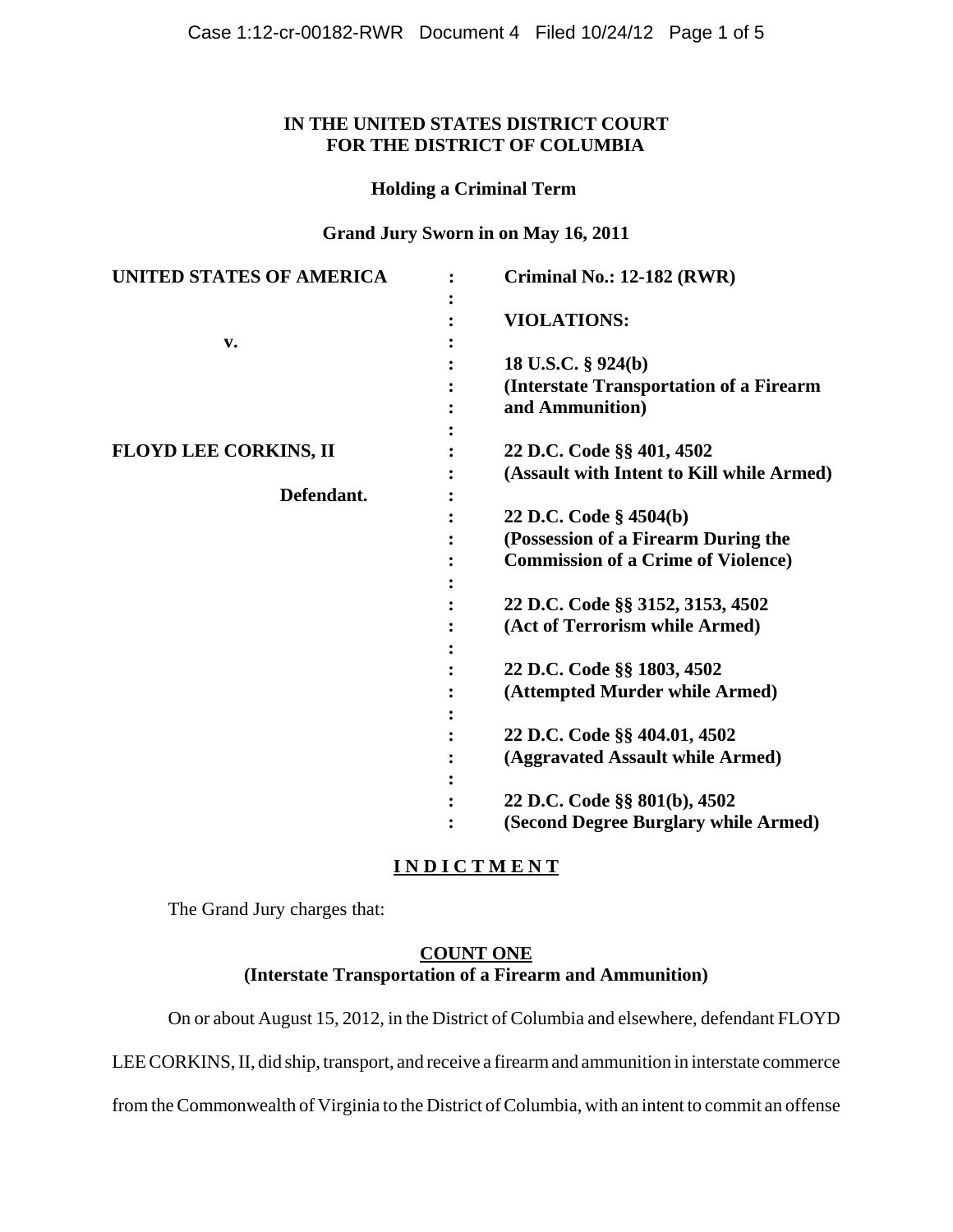#### Case 1:12-cr-00182-RWR Document 4 Filed 10/24/12 Page 2 of 5

therewith punishable by imprisonment for a term exceeding one year, and with knowledge and reasonable cause to believe that an offense punishable by imprisonment for a term exceeding one year was to be committed therewith, that is, murder, in violation of 22 D.C. Code Section 2101, and Assault with a Dangerous Weapon, in violation of 22 D.C. Code. Section 402.

(**Interstate Transportation of a Firearm and Ammunition,**

in violation of Title 18, U.S. Code, Section 924(b))

### **COUNT TWO (Assault with Intent to Kill while Armed)**

On or about August 15, 2012, within the District of Columbia, defendant FLOYD LEE

CORKINS, II, while armed with a firearm, that is, a pistol, assaulted Leonardo Reno Johnson

with intent to kill him and other employees of the Family Research Council.

(**Assault with Intent to Kill while Armed,** in violation of Title 22, D.C. Code, Sections 401, 4502 (2001 ed.))

## **COUNT THREE (Possession of a Firearm During the Commission of a Crime of Violence)**

On or about August 15, 2012, within the District of Columbia, defendant FLOYD LEE

CORKINS, II, did possess a firearm while committing the crime of assault with intent to kill

while armed, as set forth in Count Two of this Indictment.

(**Possession of a Firearm During the Commission of a Crime of Violence,** in violation of Title 22, D.C. Code, Section 4504(b) (2001 ed.))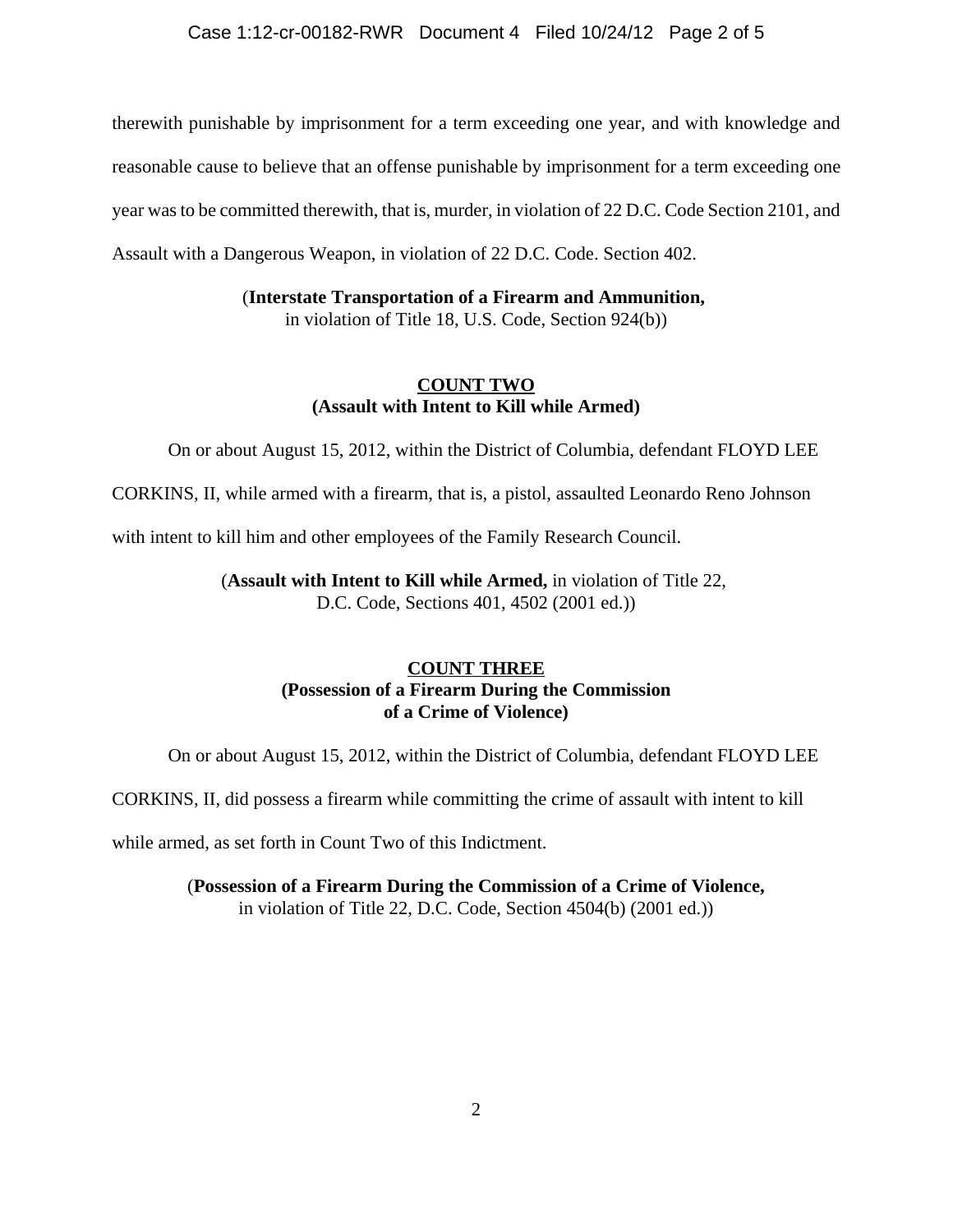### **COUNT FOUR (Act of Terrorism while Armed)**

On or about August 15, 2012, within the District of Columbia, FLOYD LEE CORKINS,

II, while armed with a firearm, that is, a pistol, committed acts that constituted the offenses of

assault with the intent to kill Leonardo Reno Johnson and attempted murder of other unnamed

employees of the Family Research Council, with the intent to intimidate and coerce a significant

portion of the civilian population of the District of Columbia and the United States.

 ((**Act of Terrorism while Armed**, in violation of 22 D.C. Code, Sections 3152, 3153 and 4502 (2001 ed.))

### **COUNT FIVE (Attempted Murder while Armed)**

On or about August 15, 2012, within the District of Columbia, defendant FLOYD LEE

CORKINS, II, while armed with a dangerous weapon, that is, a pistol, attempted to murder

unnamed employees of the Family Research Council.

(**Attempted Murder while Armed,** in violation of Title 22, D.C. Code, Sections 1803, 2101, and 4502 (2001 ed.))

## **COUNT SIX (Possession of a Firearm During the Commission of a Crime of Violence)**

On or about August 15, 2012, within the District of Columbia, defendant FLOYD LEE

CORKINS, II, did possess a firearm while committing the crime of attempted murder while

armed, as set forth in Count Five of this Indictment.

(**Possession of a Firearm During the Commission of a Crime of Violence,** in violation of Title 22, D.C. Code, Section 4504(b) (2001 ed.))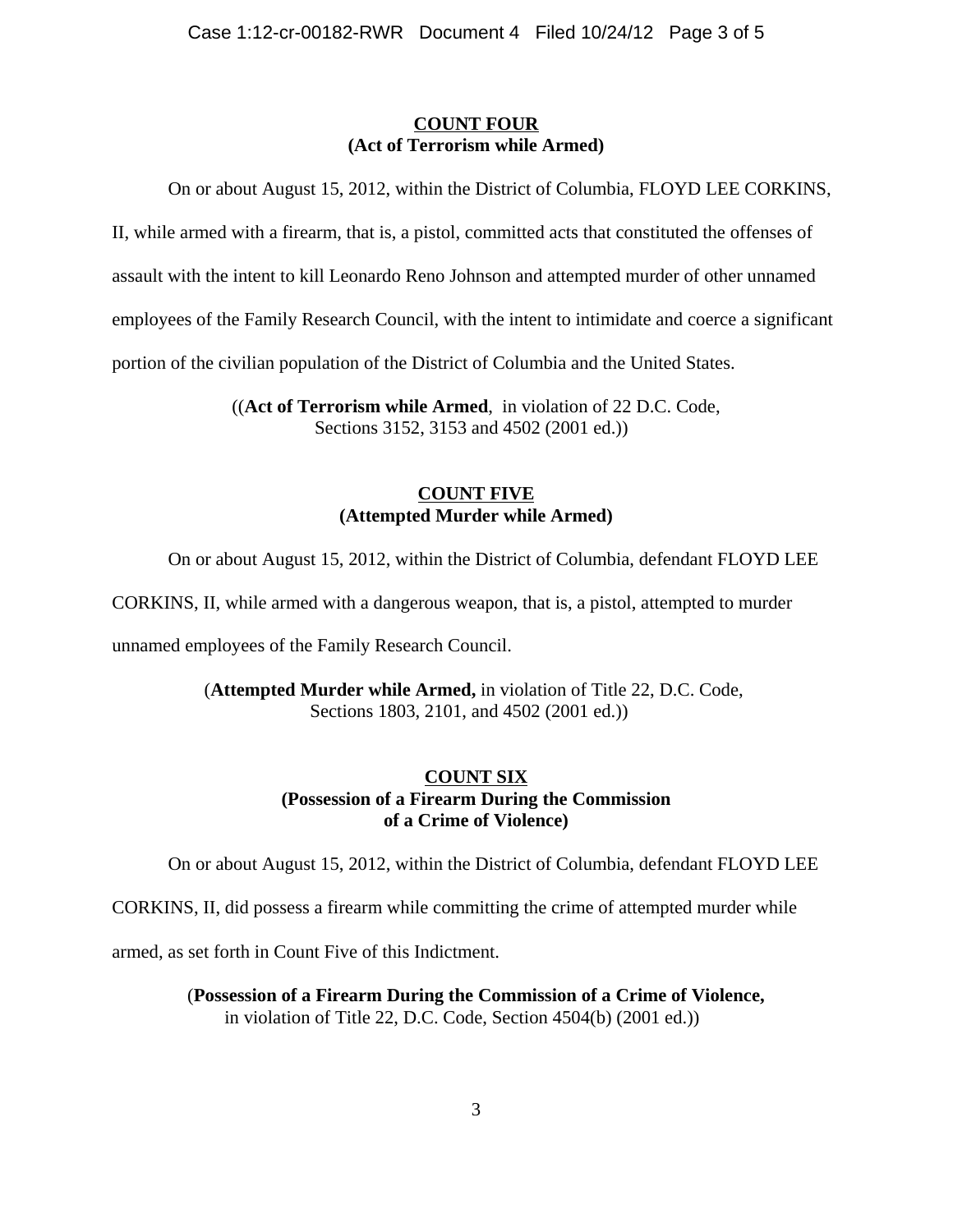### **COUNT SEVEN (Aggravated Assault While Armed)**

On or about August 15, 2012, within the District of Columbia, defendant FLOYD LEE

CORKINS, II, while armed with a firearm, that is, a pistol, knowingly and purposely caused

serious bodily injury to Leonardo Reno Johnson, and under circumstances manifesting extreme

indifference to human life, FLOYD LEE CORKINS, II, intentionally and knowingly engaged in

conduct which created a grave risk of serious bodily injury to Leonardo Reno Johnson, and

thereby caused serious bodily injury to Leonardo Reno Johnson.

(**Aggravated Assault while Armed,** in violation of Title 22, D.C. Code, Sections 404.01, 4502 (2001 ed.))

## **COUNT EIGHT (Possession of a Firearm During the Commission of a Crime of Violence)**

On or about August 15, 2012, within the District of Columbia, defendant FLOYD LEE

CORKINS, II, did possess a firearm while committing the crime of aggravated assault while

armed, as set forth in Count Seven of this Indictment.

(**Possession of a Firearm During the Commission of a Crime of Violence**,

in violation of Title 22, D.C. Code, Section 4504(b) (2001 ed.))

## **COUNT NINE (Second Degree Burglary while Armed)**

On or about August 15, 2012, within the District of Columbia, Floyd Lee Corkins, II,

while armed with a firearm, that is, a pistol, entered the building of the Family Research Council,

with intent to commit assault and murder.